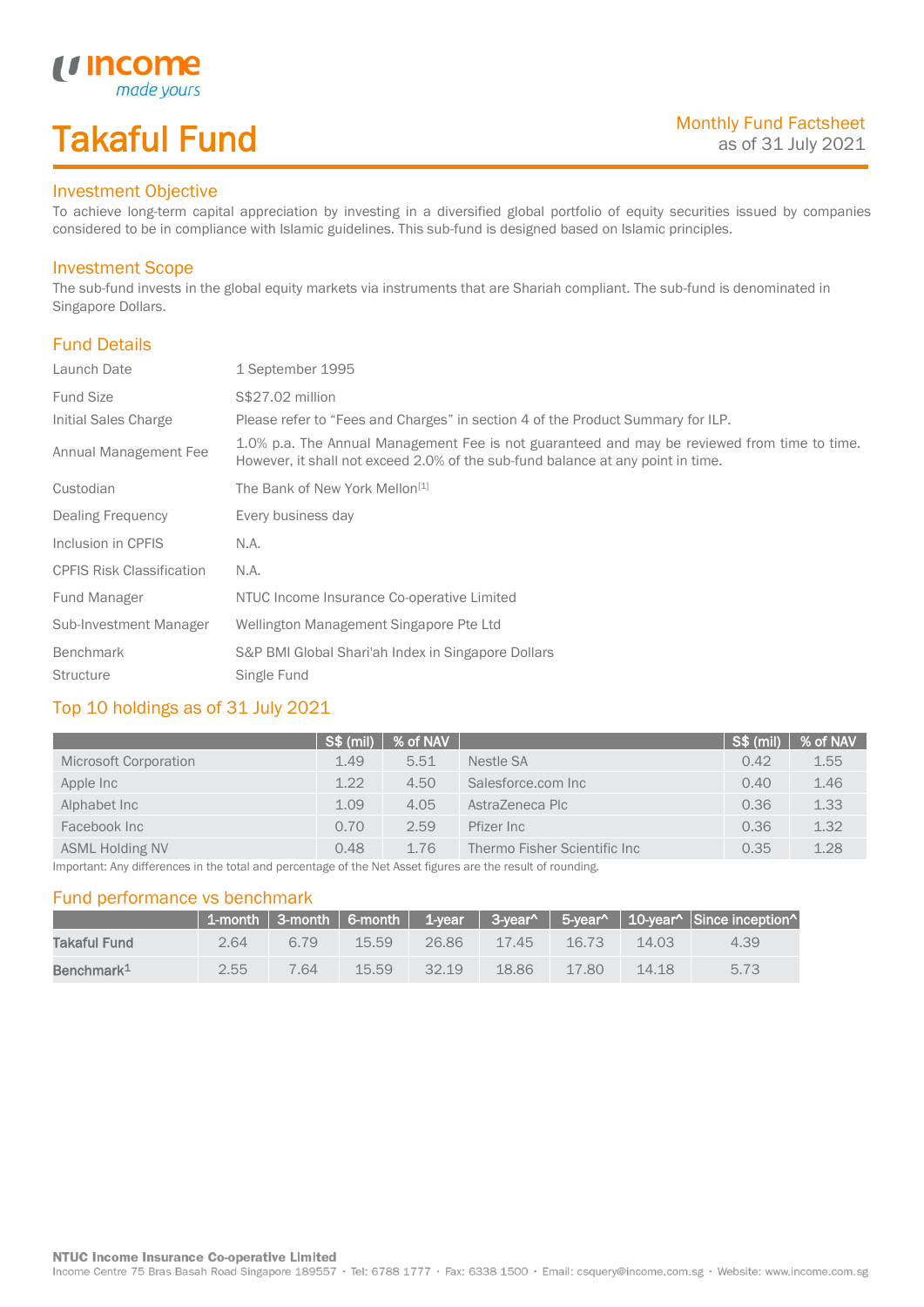# Takaful Fund

*<u>Income</u>*<br>made yours

I



The returns are calculated using bid-to-bid prices, in Singapore dollar terms, with dividends and distributions reinvested. ^Returns above one year are annualized. Past performance is not indicative of future performance. Fees & charges payable through deduction of premium or cancellation of units are excluded from this calculation.

#### <sup>1</sup> Note to our Policyholders on Revision of Benchmark Return:

Effective from 1 April 2011, dividend reinvested has been included in the returns of the Benchmark to achieve a better comparison of the Fund performance against its Benchmark. The historical Benchmark returns for the period from 1 July 2010 to 31 March 2011 have therefore been revised.

#### **Volatility**

|                     | <b>Annual Volatility (%)</b> |
|---------------------|------------------------------|
| <b>Takaful Fund</b> | 15.64                        |

Calculated using bid-bid prices in Singapore Dollar terms, with dividends and distribution reinvested.

**NTUC Income Insurance Co-operative Limited** 

Income Centre 75 Bras Basah Road Singapore 189557 · Tel: 6788 1777 · Fax: 6338 1500 · Email: csquery@income.com.sg · Website: www.income.com.sg